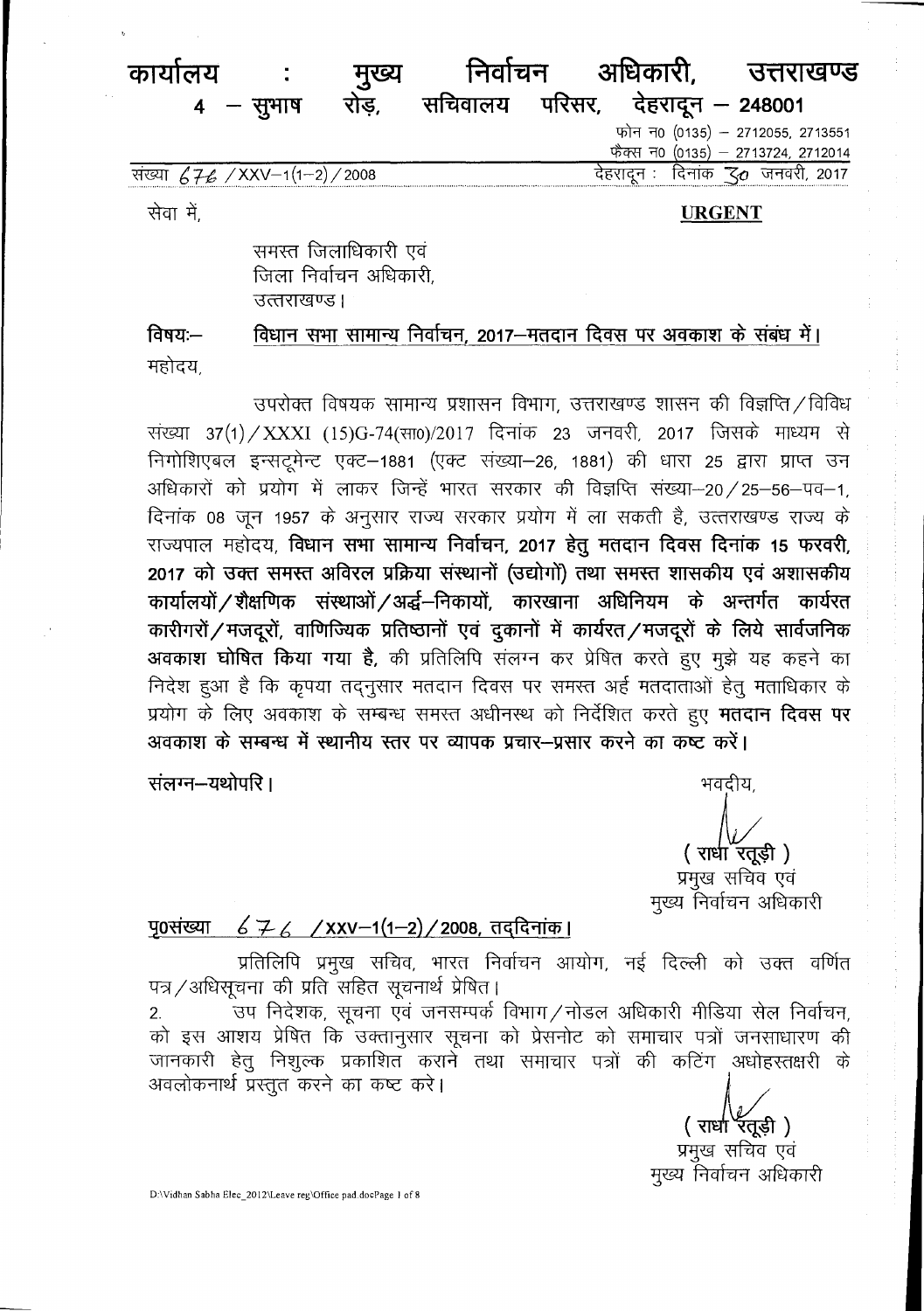# उत्तराखण्ड शासन सामान्य प्रशासन विभाग, संख्या-57/xxxi(15)G-74(सा0)/2017  $\frac{Q}{\tan \theta}$  /  $\frac{Q}{d\theta}$  23  $\frac{Q}{d\theta}$  2017

निगोशिएबल इन्सट्रूमेल्ट एक्ट, 1881 (एक्ट संख्या-26,1881) की धारा 25 द्वारा प्राप्त उन अधिकारों को प्रयोग में लाकर जिन्हें भारत सरकार की विज्ञप्ति संख्या-20/ 25-56-पव-1, दिनांक 08 जून, 1957 के अज़ुसार राज्य सरकार प्रयोग में ला सकती है, उत्तराखण्ड राज्य के राज्यपाल महोदय, दिनाक 15 फरवरी,2017(शक सम्बत1938-39, दिन बुद्ववार) को राज्य में होने वाले राज्य विघान सभा चुनाव के मतदान की तिथि के .<br>अवसर पर राज्य क्षेत्र में आने वाले समस्त अविरल प्रक्रिया वाले संस्थानों (उद्योगों), समस्त शासकीय एवं अशासकीय कार्योलयों /शैक्षणिक संस्थानों /अर्द्व-निकायों, कारखाना अधिनियम के अन्तर्गत कार्यरत कारीगरों / मजदूरों, वाणिज्यिक प्रतिष्ठानों एवं दुकानों में कार्यरत/मजदूरों के लिए सार्वजनिक अवकाश घोषित करते हैं। उक्त तिथि को निर्वाचन क्षेत्रों के अन्तर्गत आने वाले सभी बैंकों / कोषागार / उपकोषाकार भी बन्द रहेंगें। Seen/Add1 CONCM) GPT

(एस0रामास्वामी) मुख्य सचिव।

### <u>संख्या-37</u> <u>-(1) / xxxi(15) - 74(सा0) / 2017 तददिनाक ।</u>

 $\bigcup_{n=1}^{\infty} \bigcup_{\alpha \in \mathbb{N}} \bigcup_{\alpha \in \mathbb{N}} \bigotimes_{\alpha \in \mathbb{N}} \mathbb{A}^{\alpha}$ 

Asth<sub>ceo</sub>

 $|\psi\rangle$ । अुक्तगेशल)

्रष्ट, निर्वाचन

 $27117$ <br> $27117$ <br> $8856$  CEO

प्रतिलिपि– निम्नलिखित को सूचनार्थ एवं आवश्यक कार्यवाही हेतु प्रेषितः– 1-महानिबन्धक,मा0 उत्तराखण्ड उच्च न्यायालय नैनीताल को सूचनार्थ एवं ऐसी कार्यवाही हेतु प्रेषित जिसे मा0 न्यायालय, आवश्यक समझे।

2-सचिव, श्री राज्यपाल, उत्तराखण्ड देहरादून।

3-समस्त अपर मुख्य सचिव/प्रमुख सचिव/सचिव/प्रभारी सचिव,उत्तराखण्ड शासन।

4-सचिव, विधान सभा उत्तराखण्ड देहरादून।

5—महालेखाकार, उत्तराखण्ड, ओबेराय बिल्डिंग, माजरा देहरादून।

6-स्टाफ आफिसर-मुख्य सचिव, उत्तराखण्ड शासन।

7-सचिव, भारत सरकार वित्त मंत्रालय, आर्थिक कार्य विभाग, नई दिल्ली।

 $\epsilon > 0$  (R)  $\epsilon$  विल्ली ।<br> $\epsilon > 0$  (R) विल्ली ।<br> $\epsilon > 0$  (R) 9-सचिव, गृह मंत्रालय, भारत सरकार नई दिल्ली ।<br> $\epsilon > 0$  (R) 9-सचिव, गृह मंत्रालय, भारत सरकार नई दिल्ली ।<br> $\epsilon > 0$  (R) 9-समस्त राज्य सरकारों तथा संघ के राज्य क्षेत्रो

11-मण्डलायुक्त, गढ़वाल एवं कुमाऊँ मण्डल।

कमश.......2.....पर **/**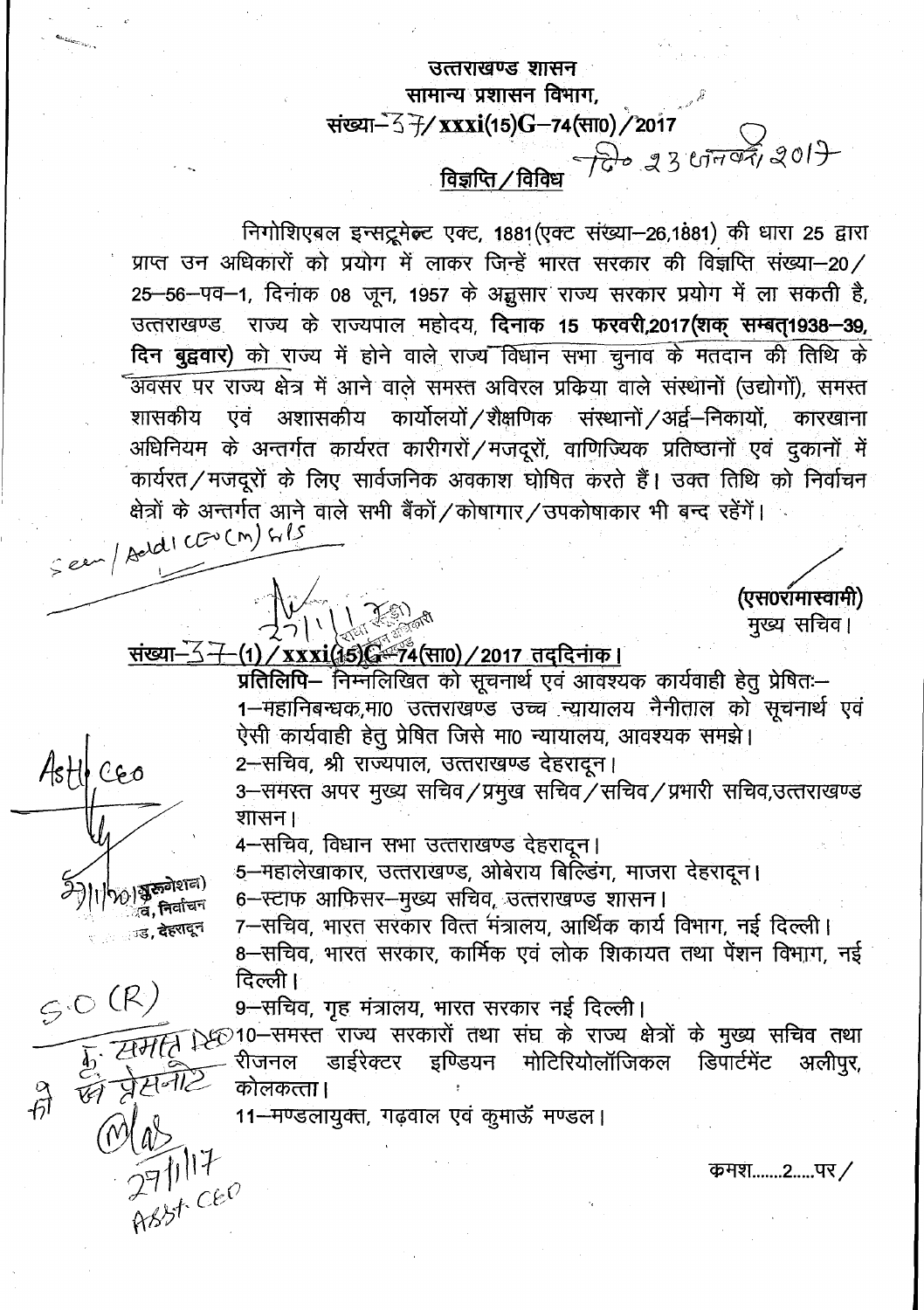12-मुख्य स्थानिक आयुक्त, उत्तराखण्ड, नई दिल्ली / उत्तराखण्ड निवास, नई दिल्ली।

13-प्रमुख सचिव एवं मुख्य निर्वाचन अधिकारी, उत्तराखण्ड, हाल-सचिवालय परिसर।

14-समस्त जिलाधिकारी/जिला निर्वाचन अधिकारी, उत्तराखण्ड।

15-निदेशक, भारत निर्वाचन आयोग, निर्वाचन सदन, अशोका रोड़, नई दिल्ली-110001.

16-समस्त विभागाध्यक्ष / कार्यालयाध्यक्ष, उत्तराखण्ड।

17-पुलिस महानिदेशक, उत्तराखण्ड देहरादून

18 महानिदेशक, सूचना एवं जन सम्पर्क विभाग, उत्तराखण्ड को समाचार –पत्रों में प्रकाशित करने एवं आकाशवाणी एवं दूरदर्शन केन्द्रों में प्रसारण कराने हेतु।

19 संयुक्त निर्देशक,मुद्रण एवं लेखन सामग्री, राजकीय मुद्रणालय, रूड़की को इस अनुरोध के साथ प्रेषित कि वह इस विज्ञप्ति को उत्तराखण्ड प्रदेश के असाधरण गजट में प्रकाशित कराकर उसकी 300प्रतियां सामान्य प्रशासन विभाग, उत्तराखण्ड शासन को उपलब्ध कराने का कष्ट करें।

20-सचिवालय के समस्त अनुभाग।

 $21 - \sqrt{115}$ , फाईल।

(शैलेश बगौली)

प्रभारी सचिव।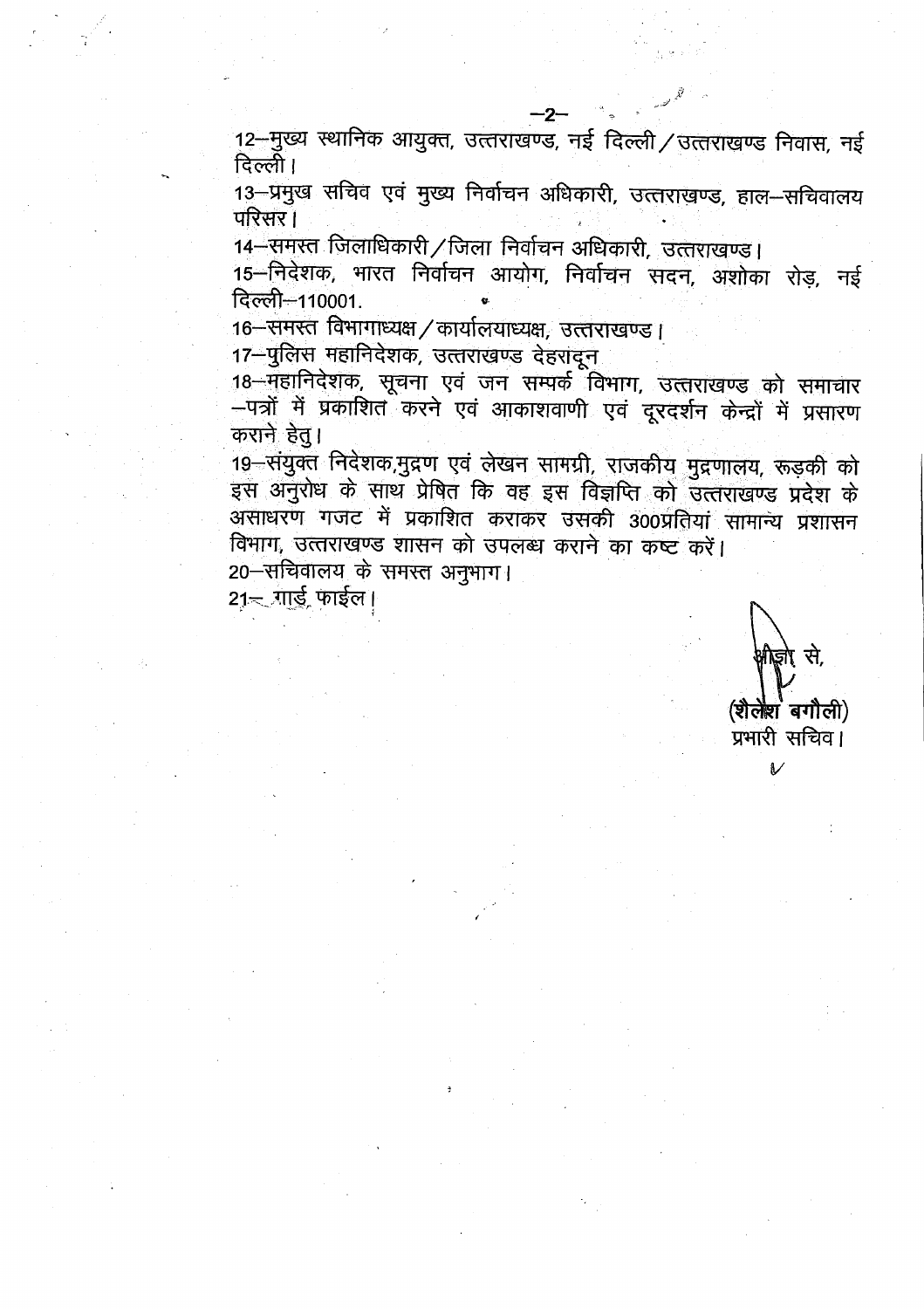#### निर्वाचन अधिकारी, कार्यालय मुख्य उत्तराखण्ड सचिवालय परिसर, देहरादून — 248001 रोड, — सुभाष  $\overline{\mathbf{4}}$ फोन न0 (0135) - 2712055, 2713551

फैक्स न0 (0135) – 2713724, 2712014 देहरादून : दिनांक#ृ∂ जनवरी, 2017

संख्या  $66$  $/$ XXV-1(1-2) / 2008

ELECTION-URGENT

सेवा में.

समस्त जिलाधिकारी एवं जिला निर्वाचन अधिकारी. उत्तराखण्ड।

विधान सभा सामान्य निर्वाचन, 2017–लोक प्रतिनिधित्व अधिनियम–1951 की विषय:— धारा-135 (ख) के अर्न्तगत मतदान दिवस पर अवकाश के संबंध में।

महोदय,

उपरोक्त विषयक श्रम एवं सेवायोजन अनुभाग, उत्तराखण्ड शासन के अधिसूचना संख्या 50(1) (1)/VIII/17-331(श्रम)/2002 दिनांक 18 जनवरी, 2017 के माध्यम से उत्तराखण्ड दुकान और वाणिज्य अधिष्ठान, 1962 (अधिनियम संख्याः 26 वर्ष, 1962) की धारा-3 उप धारा (3) के अधीन शक्तियों का प्रयोग करके श्री राज्यपाल, सम्पूर्ण उत्तराखण्ड राज्य में स्थित समस्त दुकानों और वाणिज्य अधिष्ठानों, को उत्तराखण्ड विधान सभा सामान्य निर्वाचन, 2017 हेतू मतदान दिन 15 फरवरी, 2017 (बुद्धवार) के लिये उक्त अधिनियम की धारा-8 के उपबन्धों के प्रवर्तन में इस शर्त के अधीन रहते हुए लोकहित में, छूट प्रदान करते हैं, कि मतदान दिवस दिनांक 15 फरवरी, 2017 को यदि उस क्षेत्र में, जिनमें कोई दुकान या वाणिज्य अधिष्ठान स्थित हैं, ऐसी दुकान या वाणिज्य अधिष्ठान के अन्तर्गत मनायी जाने वाली सामान्य छूट्टी का दिन नहीं हैं, तो मतदान का दिन बंदी दिवस के रूप में मनाया जायेगा। उक्त अधिसूचना की प्रतिलिपि संलग्न कर प्रेषित करते हुए मुझे यह कहने का निदेश हुआ है कि कृपया तदनुसार मतदान दिवस पर समस्त अर्ह मतदाताओं हेतू मताधिकार के प्रयोग के लिए अवकाश के सम्बन्ध समस्त अधीनस्थ को निर्देशित करते हुए मतदान दिवस पर अवकाश के संबंध में स्थानीय स्तर पर व्यापक प्रचार-प्रसार करने का कष्ट करें।

संलग्न-यथोपरि।

भवदीय,

(राधा'रतूड़ी) प्रमुख सचिव एवं मुख्य निर्वाचन अधिकारी

## पृ0संख्या 66/ / XXV-1(1-2)/2008, तददिनांक।

प्रतिलिपि प्रमुख सचिव, भारत निर्वाचन आयोग, नई दिल्ली को उक्त वर्णित पत्र / अधिसूचना की प्रति सहित सूचनार्थ प्रेषित।

.<br>उप निदेशक, सूचना एवं जनसम्पर्क विभाग, / नोडल अधिकारी मीडिया सेल निर्वाचन,  $2.$ को इस आशय प्रेषित कि उक्तानुसार सूचना को प्रेसनोट को समाचार पत्रों जनसाधारण की जानकारी हेतु निशुल्क प्रकाशित कराने तथा समाचार पत्रों की कटिंग अधोहस्तक्षरी के अवलोकनार्थ प्रस्तुत करने का कष्ट करे।

ॅरतूडी <mark>)</mark> ( राधा

प्रमुख सचिव एवं मुख्य निर्वाचन अधिकारी

D:\Vidhan Sabha Elec\_2012\Leave reg\Office pad.docPage 1 of 7